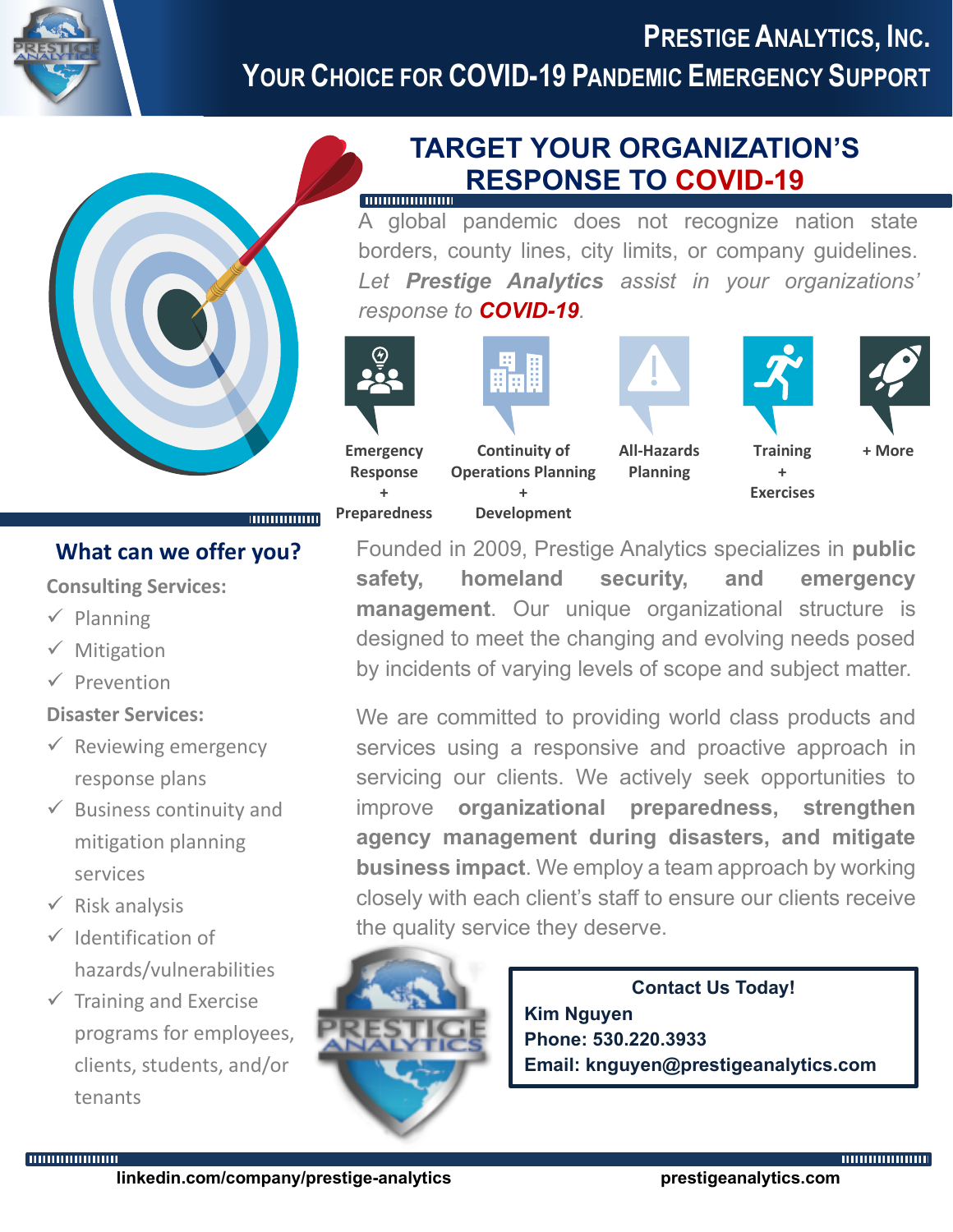

## **We can make a difference in your organization's response and recovery from COVID-19.**

**01**

**05**

## **08. Risk Assessment(s)**

We can support a full risk assessment of your organization's assets and help you prioritize the assets in case of an emergency.

**07**

### **07. Recovery Planning**

We can assist in the development of recovery plan(s) to fortify your organization's resilience during future incidents.

### **06. Exercises and Training**

We can develop specific exercises and training for your organization to test changes made to your plans with our extensive experience in planning and conducting HSEEP exercises.

### **05. Strategic Response Planning**

We can develop a unique, tailored Strategic Response Plan to streamline your organization's response to future incidents.

**06**

**08**

One of Prestige Analytics' **strengths** as an organization is our ability to recognize that you know your organization and industry better than we do. We know how to **leverage your expertise with our expertise** in emergency management, homeland security, and public safety.

We believe in the strength of building rapport with our clients and pride ourselves in being able to maintain positive professional relationships which allows us to offer **consistent services and products**.

## **01. Active EOC Support/Advising**

We can provide in-person, real-time support to your EOC staff, advise as needed, and fill any roles if necessary.

## **02. EOC Evaluation**

We can evaluate EOC processes and response as staff are managing the incident..

## **03. Response AAR/IP**

We can compile all our observations made during our support and evaluation of your EOC activation and develop a comprehensive AAR/IP.

### **04. Business Resumption/Continuity Plans**

We can develop or revise your existing Business Resumption and/or Continuity of Operations Plans and recommend adjustments from lessons learned during the COVID-19 response.

#### 

**02**

**04**

**03**

**Prestige Analytics' unique experience with a variety of clientele gives us a cache of diverse perspectives**

- **Utilities** 
	- o Power
	- o Water
	- o Natural Gas
- Public Health and Healthcare Organizations
- Ports
- Complex Jurisdictions
- ✓ International Clients
	- o Countries of the Philippines + Mongolia
- $\checkmark$  Cities + Counties + States + Federal + Military
- ✓ Non-profit Organizations